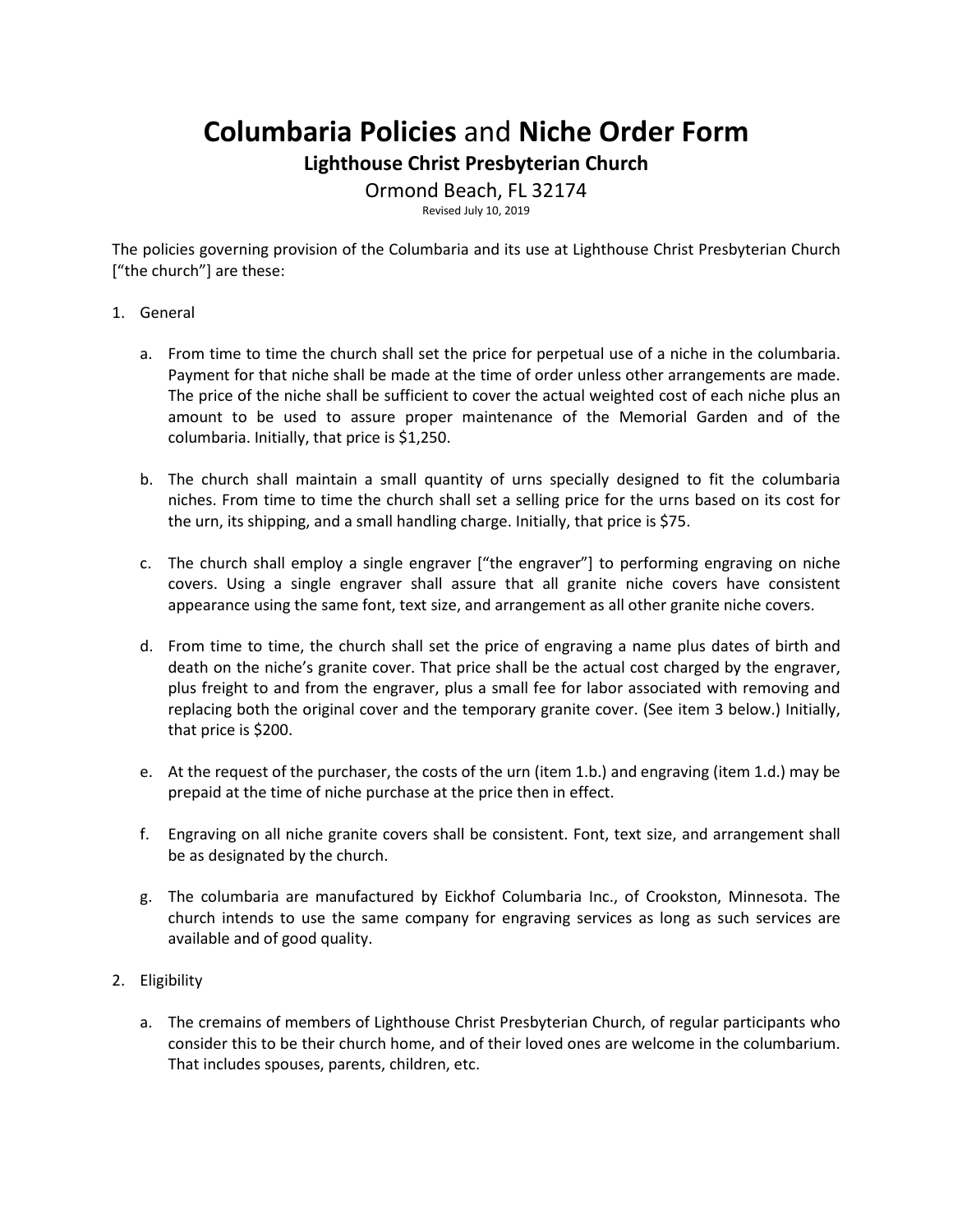## 3. Granite Niche Covers

- a. As long as the niche is empty, the granite cover shall be blank.
- b. When the niche is first occupied, the granite cover on that niche shall be removed and replaced with a temporary cover. The original cover shall be shipped to the engraver and the designated name and dates of birth and death shall be engraved on the granite cover of that niche. The engraved granite cover shall then be installed, replacing the temporary cover.
- c. In the case of a niche with two cremains, when the second cremains are ready, the procedure above shall be repeated for the second name and dates. Generally, the name and associated dates for the first to die shall be engraved on the upper portion of the cover with the name and associated dates for the other engraved on the lower portion of the cover.
- d. All engraving on the columbaria shall follow the standards determined by the church. This assures that the columbaria will maintain a dignified and respectful appearance.
- 4. Cremains
	- a. The church provides only the facility for storing cremains in a respectful and dignified manner. This is done through the provision of the columbaria and its niches for the use of its members.
	- b. The church will not take possession of the cremains. It will simply provide the necessary service to make the niche available to the family and to open and close the niche when appropriate.
- 5. The Church
	- a. The church commits to treat all relationships with the families of the deceased with the utmost care and dignity.
	- b. The church commits to maintain the columbaria and Memorial Garden as close to the original condition as possible so that all who come in the future to be close to the last resting place of their beloved will find a pleasant and restful place for their visit.
	- c. The session of the church is responsible for carrying out these policies and the obligations contained therein.
	- d. Except where noted, these policies are considered permanent. Session may, however, occasionally find it necessary to make some changes.
	- e. From time to time, session may designate a committee to manage the Memorial Garden and columbaria, but shall always remain responsible for fulfilling its obligations.

I have read and understand these policies